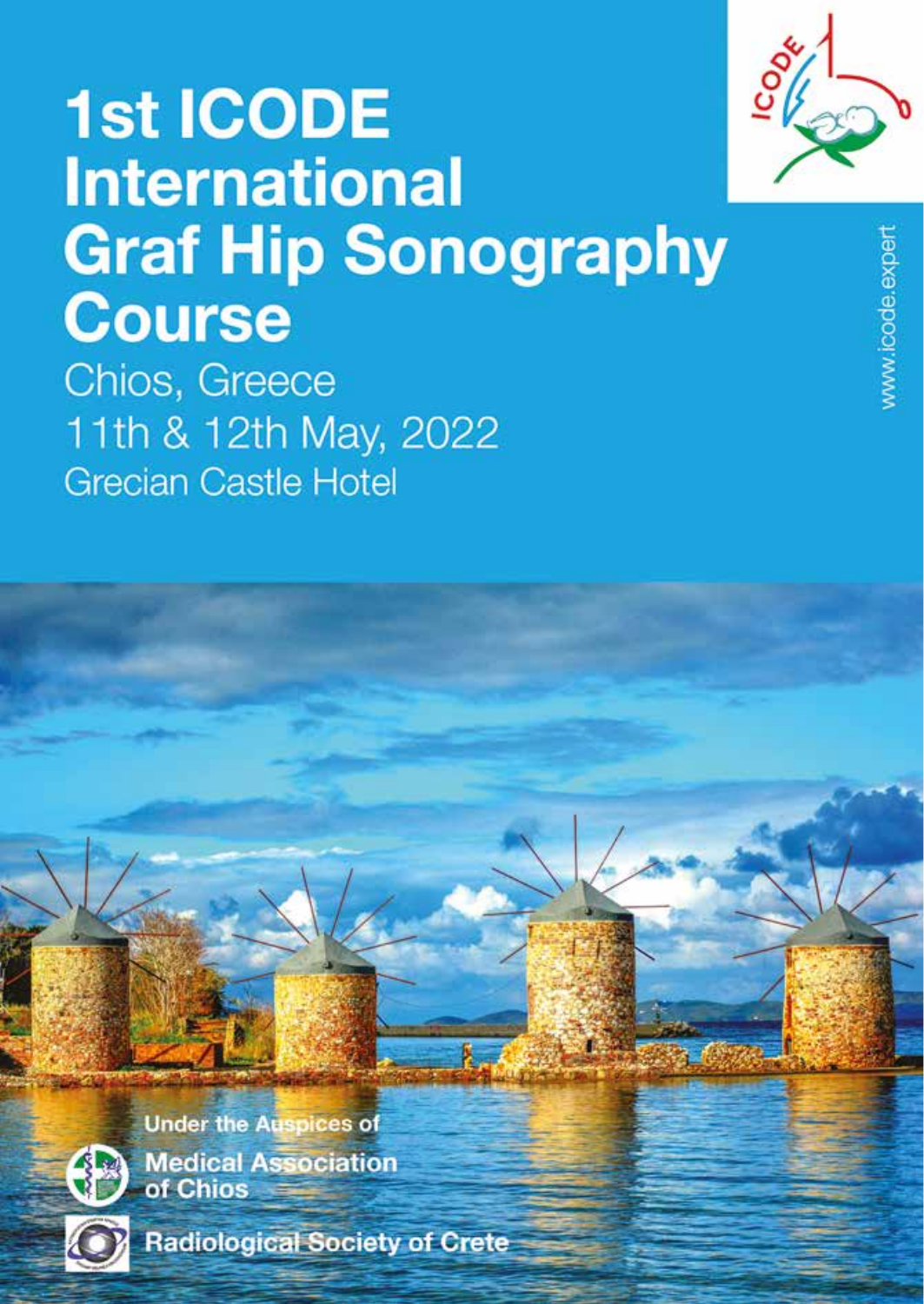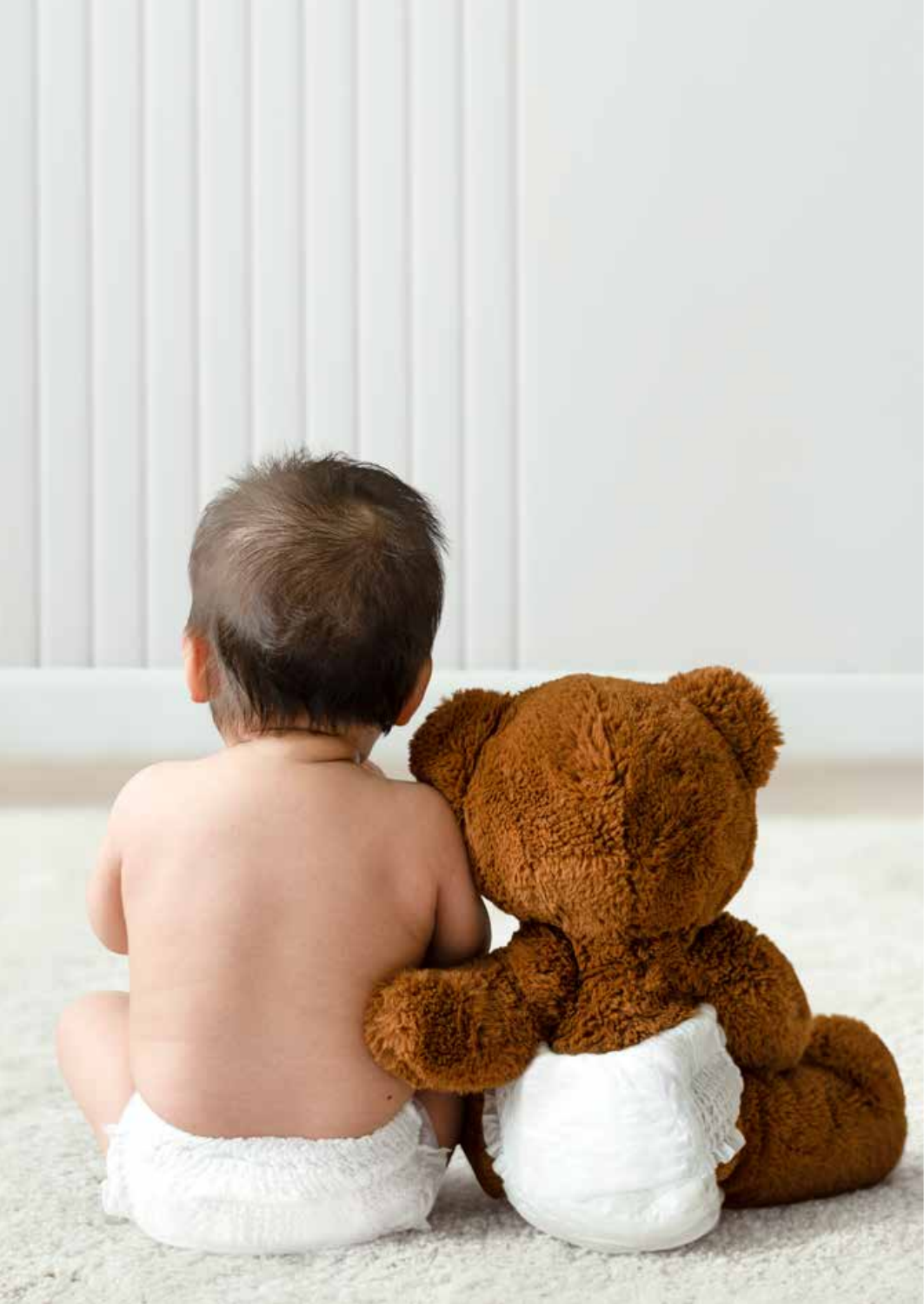Dear colleagues,

We are delighted to welcome you to the 1st ICODE International Graf Hip Sonography Course, which is held in the beautiful island of Chios, under the auspices of the Medical Association of Chios and the Radiological Society of Crete.

Hip sonography has been widely recognized as the primary screening tool for the early diagnosis and treatment of Developmental Dysplasia of the Hip. It is a very accurate, non-invasive method of diagnosis, offering the opportunity to treat early, when required, with the aim of complete resolution of dysplasia. Graf's technique, which is taught in detail during the course, is the preferred scanning technique in Central Europe and in many other geographic areas.

It is of the utmost importance that the examiners scanning with Graf's technique are adequately trained, and that principles of the technique are strictly followed. It has been proven that examinations performed by inadequately trained personnel may lead to unnecessary interventions and treatment. Therefore, underperformance is not acceptable.

This course aims to provide participants with the theoretical knowledge and practical skills which are required for a successful hip sonography examination. The infrastructure of the course is similar to the Graf's courses held elsewhere. Theoretical training, in the form of structured lectures and case demonstration, will be enriched with additional lectures on the pathophysiology of dysplasia, screening policy and guidance, and treatment options. Practical training will be provided with video presentation, phantom scanning, and live hands-on demonstration of scans.

The faculty is made up of experts in the field, with significant training experience in well-known hip sonography courses, coming from clinical settings where many scans are performed on a daily basis.

We are looking forward to meeting you in Chios!

On behalf of the Course Faculty and the Organizing Committee,

*Course Co-ordinator*

Dr Konstantinos G. Chlapoutakis, Clinical Radiologist, Heraklion - Crete, Greece

*ICODE Chair*

Professor Joseph O' Beirne, Orthopaedic Surgeon, Waterford, Ireland

#### *Local Organizer*

Dr Ioannis Manaras, Clinical Radiologist. Chairman Medical Association of Chios, Greece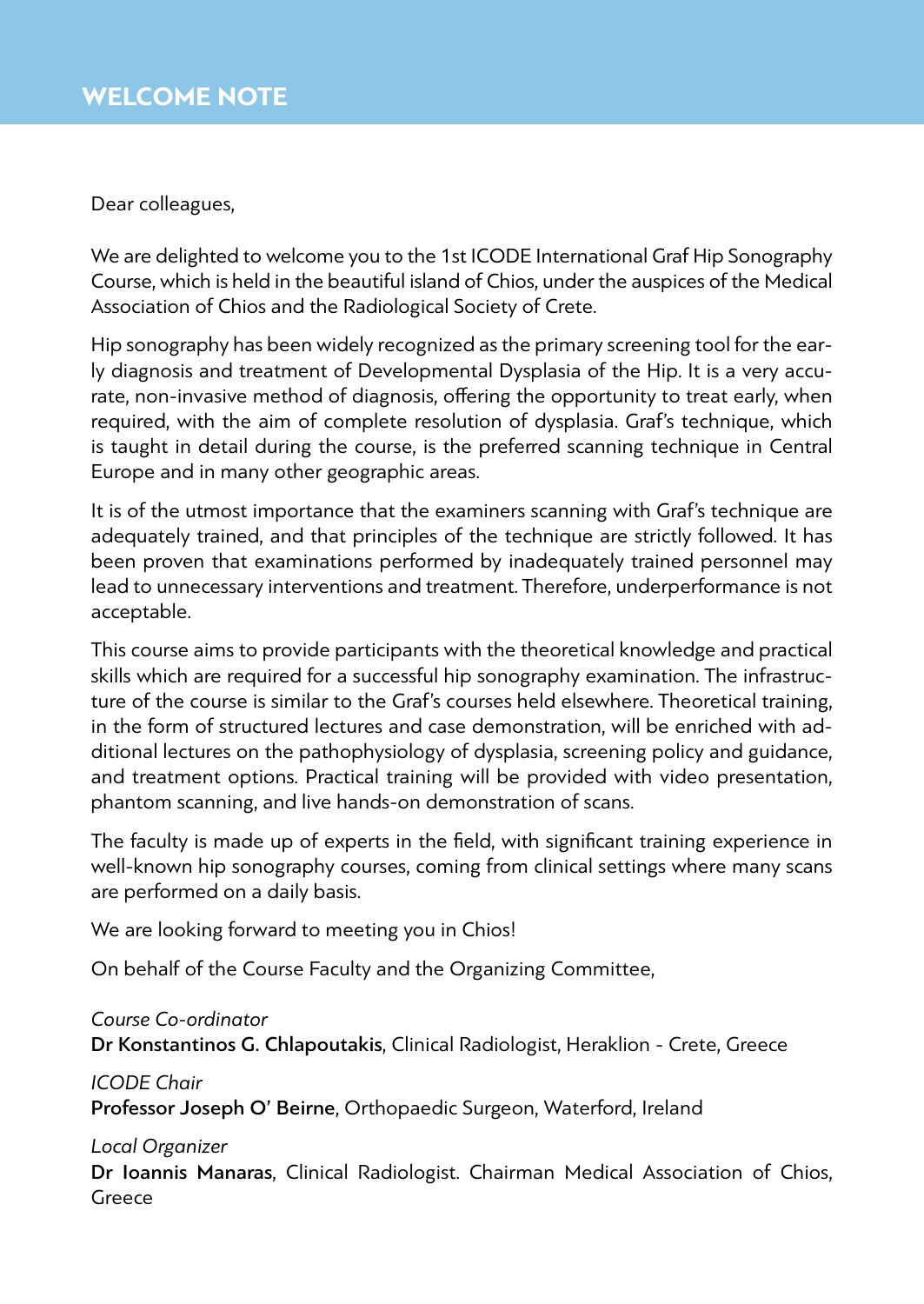## **Course Timetable**

## **DAY 1, WEDNESDAY 11th MAY 2022**

| Time            | Topic                                                       | Instructor                                                                                                                                                 |
|-----------------|-------------------------------------------------------------|------------------------------------------------------------------------------------------------------------------------------------------------------------|
| $08:15 - 08:45$ | Faculty meeting                                             |                                                                                                                                                            |
| 08:45 - 09:00   | Welcome and Introduction                                    | • Professor Joseph O' Beirne<br>Chairman ICODE<br>• Dr Konstantinos Chlapoutakis<br><b>Course Coordinator</b><br>• Dr Ioannis Manaras<br>Local Coordinator |
| 09:00 - 09:45   | Anatomical Identification -<br>Checklist No 1               | Professor Joseph O' Beirne                                                                                                                                 |
| 09:45 - 10:30   | Usability Check - Checklist No 2                            | Dr Konstantinos Chlapoutakis                                                                                                                               |
| 10:30 - 10:45   | Questions - Group Practice                                  | All trainers                                                                                                                                               |
| $10:45 - 11:00$ | Coffee Break                                                |                                                                                                                                                            |
| 11:00 - 11:30   | Graf Hip Types -<br>Morphological Classification            | Dr Claudia Maizen                                                                                                                                          |
| 11:30 - 12:00   | Demonstration of the Scanning<br>technique (phantom, video) | Dr Sally Scott                                                                                                                                             |
| 12:00 - 12:45   | Measurement & Classification                                | Dr Thara Persaud                                                                                                                                           |
| $12:45 - 13:15$ | <b>Questions - Practice</b>                                 | All trainers                                                                                                                                               |
| $13:15 - 14:00$ | Lunch Break                                                 |                                                                                                                                                            |
| 14:00 - 14:20   | Tilting errors and other pitfalls                           | Dr Konstantinos Chlapoutakis                                                                                                                               |
| 14:20 - 14:40   | Reporting and audit                                         | Dr Sally Scott                                                                                                                                             |
| 14:40 - 16:00   | <b>Practice Measurement</b><br>and Classification           | Moderators:<br>Dr Carolina Casini,<br>Dr Themistoklis Tzatzairis                                                                                           |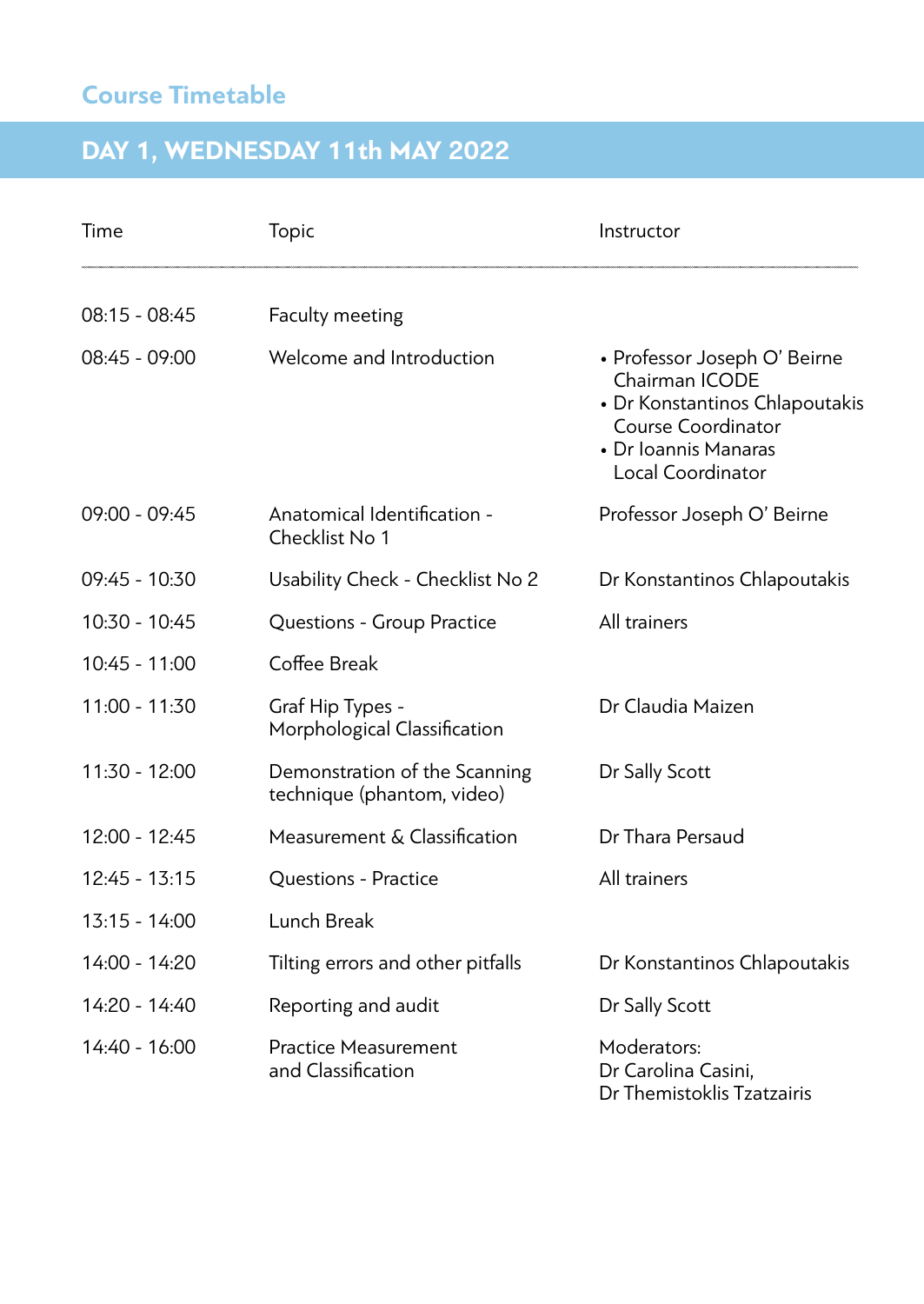# **DAY 2, THURSDAY 12th MAY 2022**

| Time            | Topic                                                               | Instructor                                                       |
|-----------------|---------------------------------------------------------------------|------------------------------------------------------------------|
| 08:30 - 09:00   | Welcome                                                             |                                                                  |
| $09:00 - 09:30$ | Treatment according<br>to US Classification                         | Professor Richard Placzek                                        |
| $09:30 - 09:45$ | Epidemiologic, Embryologic<br>and Pathophysiologic basis<br>of DDH  | Dr Sonja Placzek                                                 |
| $09:45 - 10:00$ | Video Demonstration:<br>an integrated diagnostic<br>approach of DDH | Dr Sonja Placzek                                                 |
| 10:00 - 10:30   | Surveillance, selective and<br>universal screening of DDH           | Dr Sattar Alshryda                                               |
| 10:30 - 10:45   | Why the Graf Method?                                                | Dr Thara Persaud                                                 |
| 10:45 - 11:00   | Demonstration of Interesting<br>Cases                               | Professor Maurizio<br>De Pellegrin                               |
| 11:00 - 11:30   | Coffee Break                                                        |                                                                  |
| 11:30 - 14:00   | Practical training in groups                                        | Moderators:<br>Dr Carolina Casini,<br>Dr Themistoklis Tzatzairis |
| 14:00 - 14:30   | <b>Certification Test</b>                                           |                                                                  |
| 14:30 - 15:00   | <b>Summary and Closing Remarks -</b><br>Audit                       |                                                                  |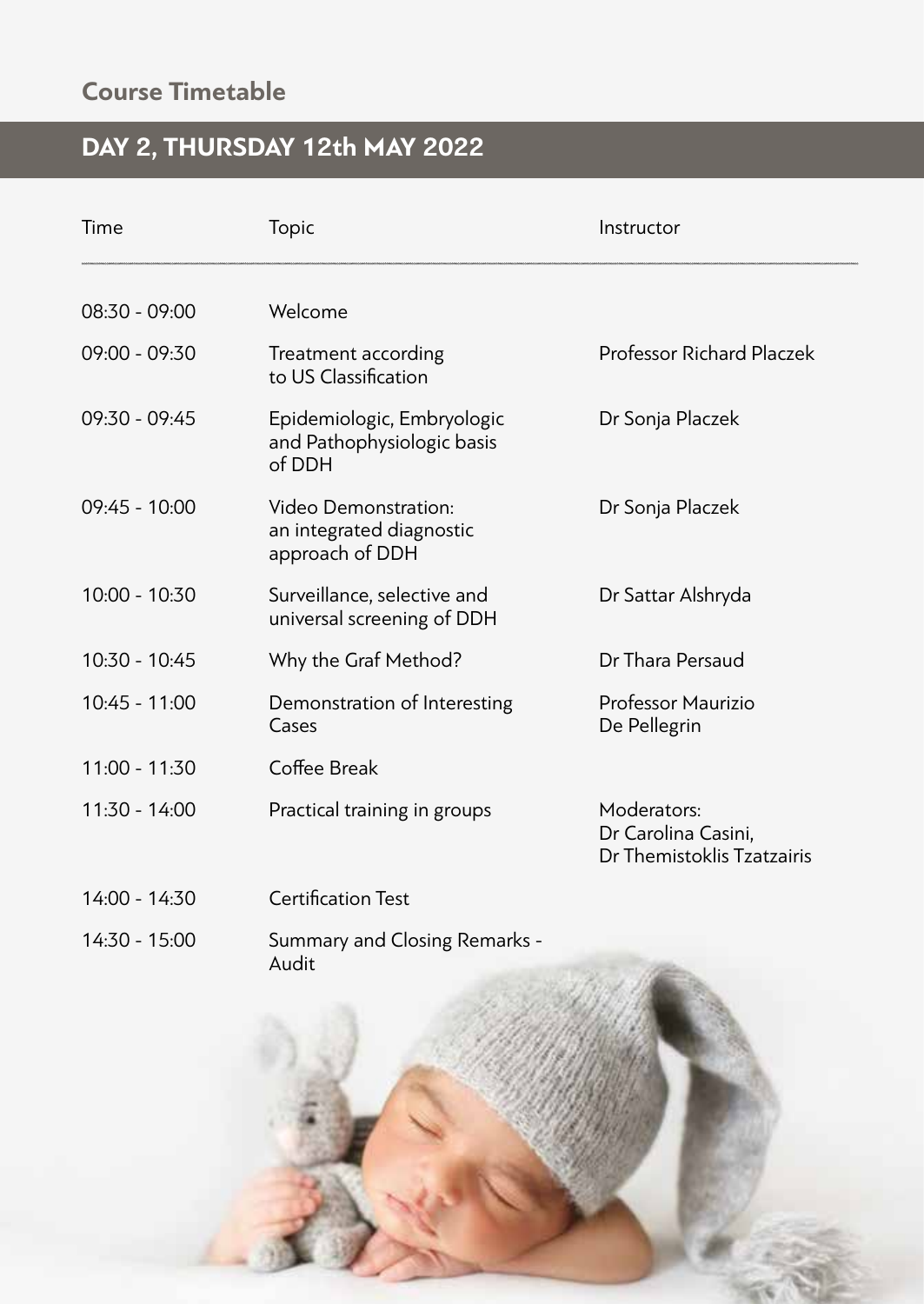### **REGISTRATION INFORMATION**

- Official Course Language: English
- Registration Fee: 200€ (VAT not included)
- Lunches and coffee breaks are included in the fee.
- Conference material and Certificate of Attendance are included in the fee.
- Written cancellation at the e-mail address: congress@mikatravel.eu until 30 days prior to the course, will be refunded for 100% of the total amount deposited.
- A maximum of 35 participants will be accepted for the course, on a "first come - first served basis" - a place is reserved only after the deposit of the registration fee.
- Course Secretariat / Registration: Mrs. Eva Gouvianaki, Mika Travel - congress@mikatravel.eu

• Hotel booking / travel reservations may be either served by Mika Travel or independently by the participants.

#### **Contact**

&

 $\frac{1}{\sqrt{2}}$  Tel: +30 2810 223356 email: congress@mikatravel.eu

**Dr Konstantinos G. Chlapoutakis**, Course Co-Ordinator. E-mail: kgchlapoutakis@outlook.com, Tel: +30-6932-639565

**Dr Ioannis Manaras,** Local Organizer. E-mail: manarasj@otenet.gr, Tel: +30-6979-337222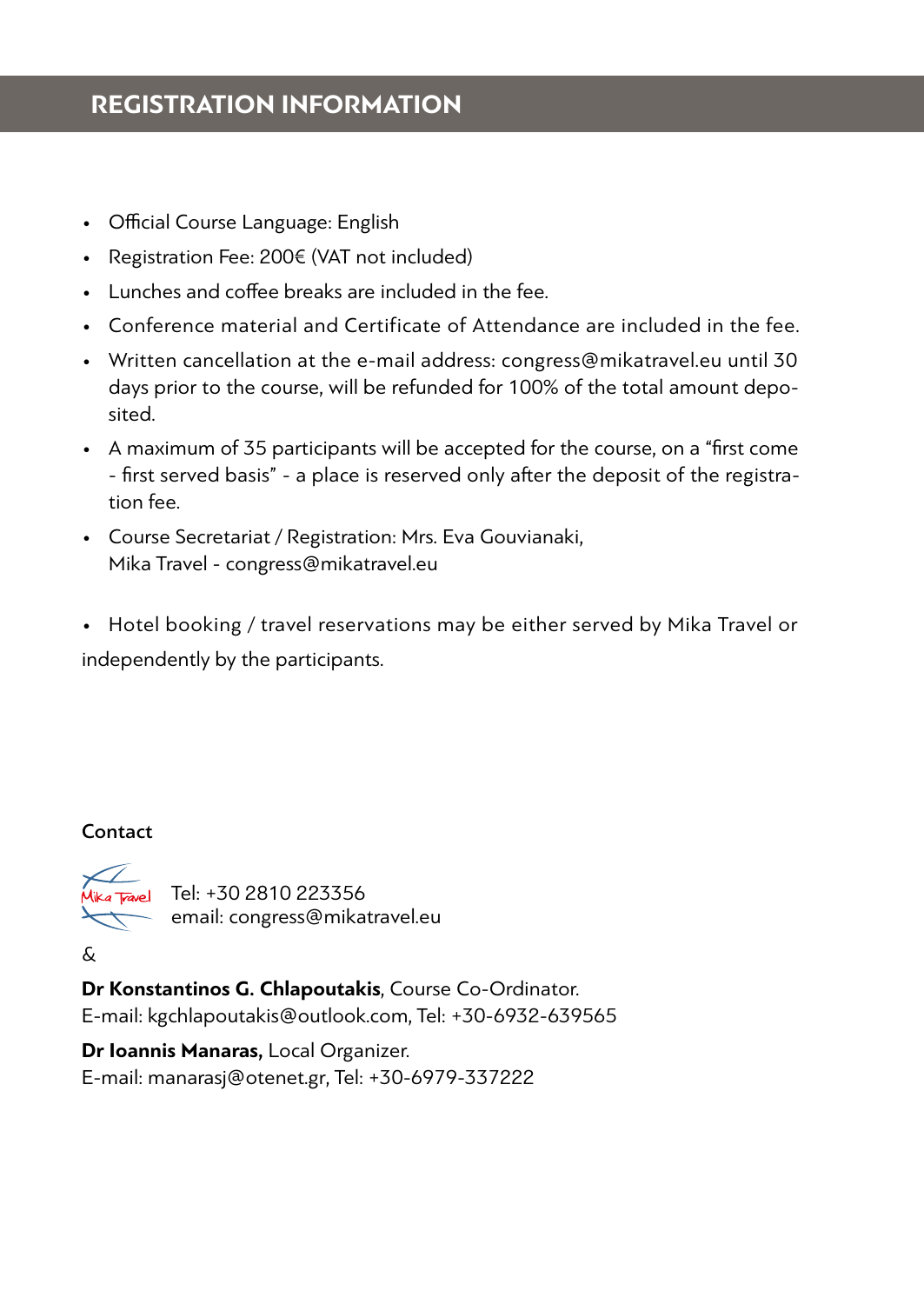## **COURSE FACULTY**

- **• Professor Maurizio De Pellegrin**, Pediatric Orthopaedic Surgeon Head of Pediatric Orthopedic Unit, Vita Salute University San Raffaele, IRCCS Ospedale San Raffaele, Milano, Italy.
- **• Professor Joseph O'Beirne**, Orthopaedic Surgeon Department of Orthopaedics, University Hospital Waterford, Republic of Ireland.
- **• Professor Dr. Med. Richard Placzek**, Paediatric Orthopaedic Surgeon Sektionsleiter Kinder- u. Neuroorthopädie Klinik und Poliklinik für Orthopädie und Unfall chirurgie, Universitätsklinikum Bonn (AöR) / Bonn Clinic for Orthopaedics and Traum Surgery, University-Hospital Bonn, Germany.
- **• Dr. Sattar Alshryda**, Paediatric Orthopaedic Surgeon Al Jalila Children's Specialty Hospital, Dubai, United Arab Emirates.
- **• Dr. Carolina Casini**, Paediatrician Azienda Ospedaliera Sant'Andrea, Rome, Italy.
- **• Dr. Konstantinos Chlapoutakis**, Clinical Radiologist Vioapeikonisi Imaging Lab & Asklepieon Crete General Private Clinic & Diagnostic Center - Heraklion Crete, Greece
- **• Dr. Claudia Maizen**, Paediatric Orthopaedic Surgeon -Consultant in Orthopaedics and Trauma at The Royal London, St Bartholomew's and Barts and The London Children's Hospitals, London, United Kingdom.
- **• Dr. Ioannis Manaras,** Clinical Radiologist. Chairman Medical Association of Chios. Chios, Greece.
- **• Dr. Thara Persaud**, Paediatric Radiologist Consultant Radiologist Children's Health Ireland at Tallaght, Paediatric Radiology Department, Dublin, Republic of Ireland.
- **• Dr. Sonja Placzek**, Orthopaedic Surgeon Ansprechpartnerin Pharmakologie Fachärztin für Orthopädie und Unfallchirurgie Sozialmedizin Zertifikat Kinderorthopädie nach VKO/DGOUC Ernährungsmedizin, Medizinischer Dienst Nordrhein MFB Pharmakologie, Köln, Germany.
- **• Dr. Sarah [Sally] T. Scott**, MB BS(Hons) FRCR. Consultant Radiologist Rtd., Dorchester, United Kingdom.
- **• Dr. Tzatzairis K. Themistoklis,** MD, MSc, PhD Orthopaedic Surgeon Subspecialized in Paediatric Orthopaedics, Royal London Hospital (UK) Academic Fellow, Democritus University of Thrace Alexandroupolis, Greece.